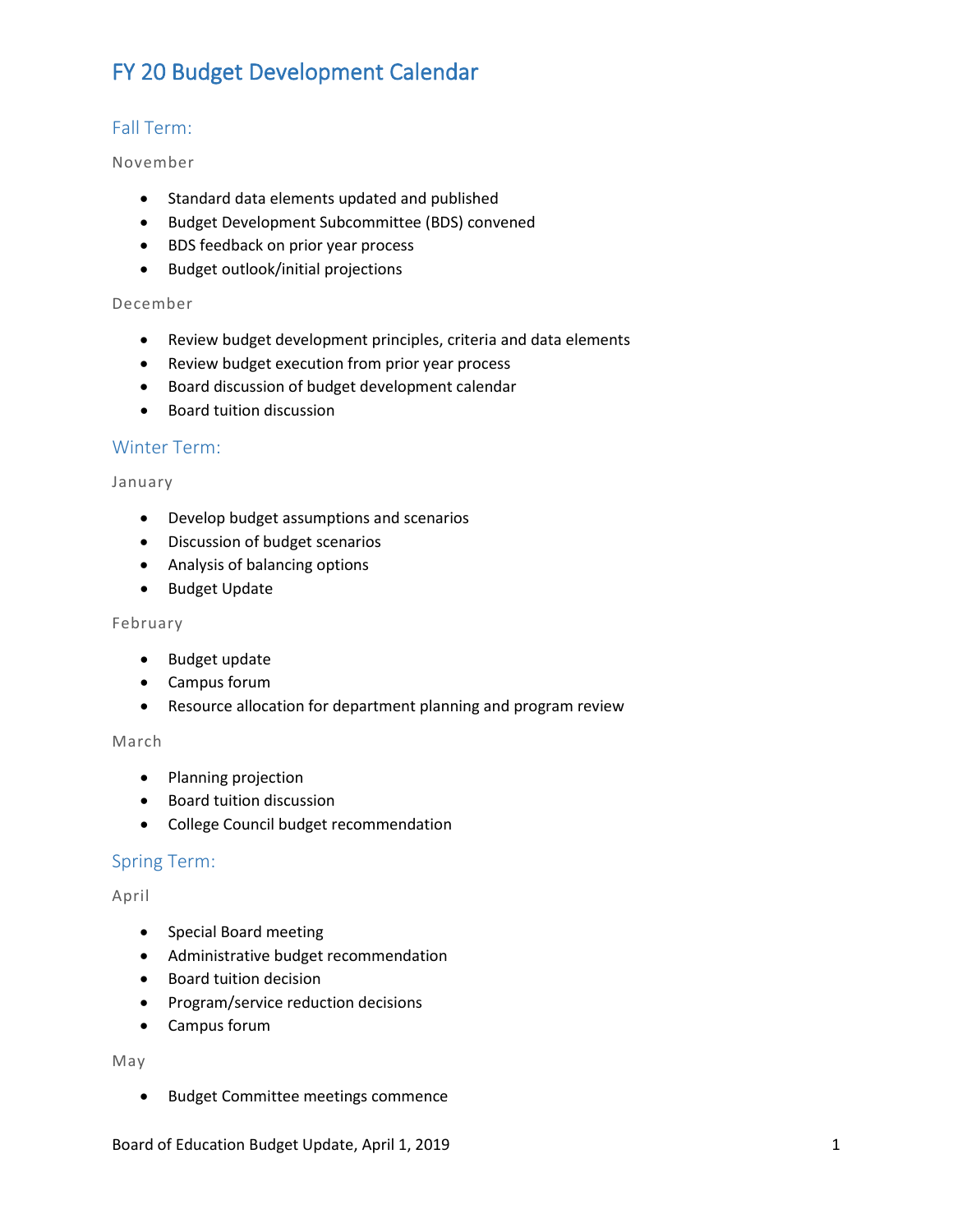## Mission:

Lane is the community's college: We provide comprehensive, accessible, quality, learning-centered educational opportunities that promote student success.

## Financial Planning Principles, Criteria and Data Elements

### General Principles

- 1. Budget development at Lane Community College is guided by *institutional plans, program review, annual department plans,* and other planning efforts. All plans support the college's Core Themes and Strategic Plan to further mission fulfillment.
- 2. Faculty, staff, and managers regularly review, analyze and engage with both standard data elements and department-specific performance measures through annual department planning and five-year program review processes. This process results in a cycle of continuous improvement planning and assessment.
- 3. Implementation plans from both the department/program and institutional level include measurable outcomes, timelines, assessmentplans, and resource needs/implications.

#### Investment and Reduction Criteria

In times of investment (surplus resources), resources are prioritized as follows:

- Approved program review implementation plans
- Addressing current institutional priorities and Strategic Directions
- Support of essential services and physical infrastructure
- Support of critical/demonstrated local or regional workforce need
- Support of innovation in the learning, co-curricular and operational environment
- Demonstrated, measurable, sustained return on investment; college-wide impact

In times of reduction (budget deficit), reductions are considered using the following criteria:

- Impact to students
- Avoidance of involuntary layoffs of permanent employees
- Program performance relative to established goals, college standards, and benchmarks
- Centrality to college mission
- Program or service demand
- Local and regional workforce needs and post-graduation outcomes
- Transfer articulation to four-year universities